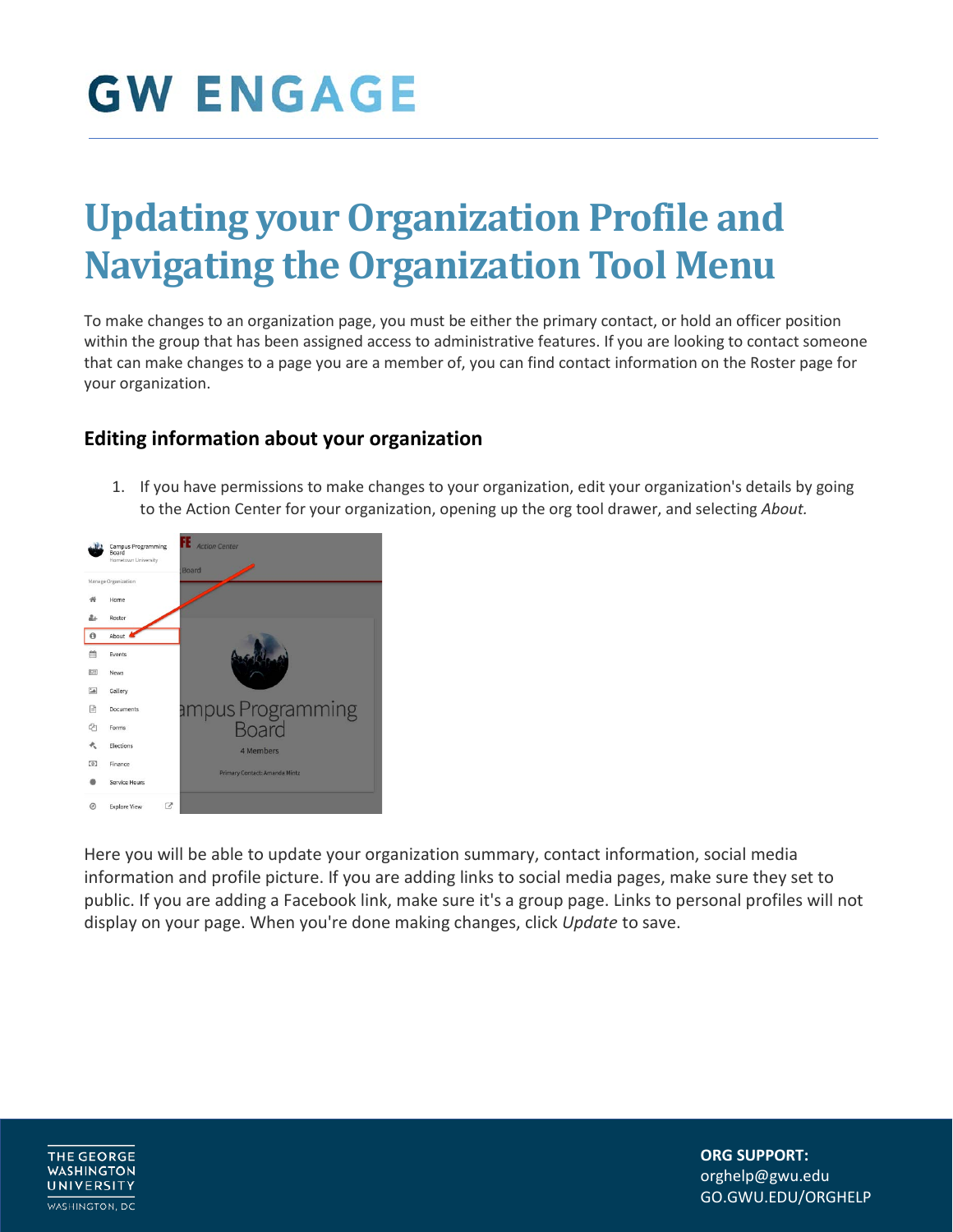*Note: Information listed in the External Page Links section will be made available on your organization home page, and will be shown on the public side of the site. Users that are not logged into the system will be able to see this information, so do not include anything that shouldn't be public.*

#### **Organization Tool Menu Walkthrough**

1. The **Organization Tool Menu** allows you to create and manage content for your organization. Access the Org Tool Menu by navigating to your Action Center through the *Manage View* of the Switchboard.



2. When you land in Action Center, select the organization you want to manage. Clicking on the name of the organization will take you to the Action Center Home for that organization. At the top left hand corner underneath the community logo, you will see the name of the organization next to a menu icon.



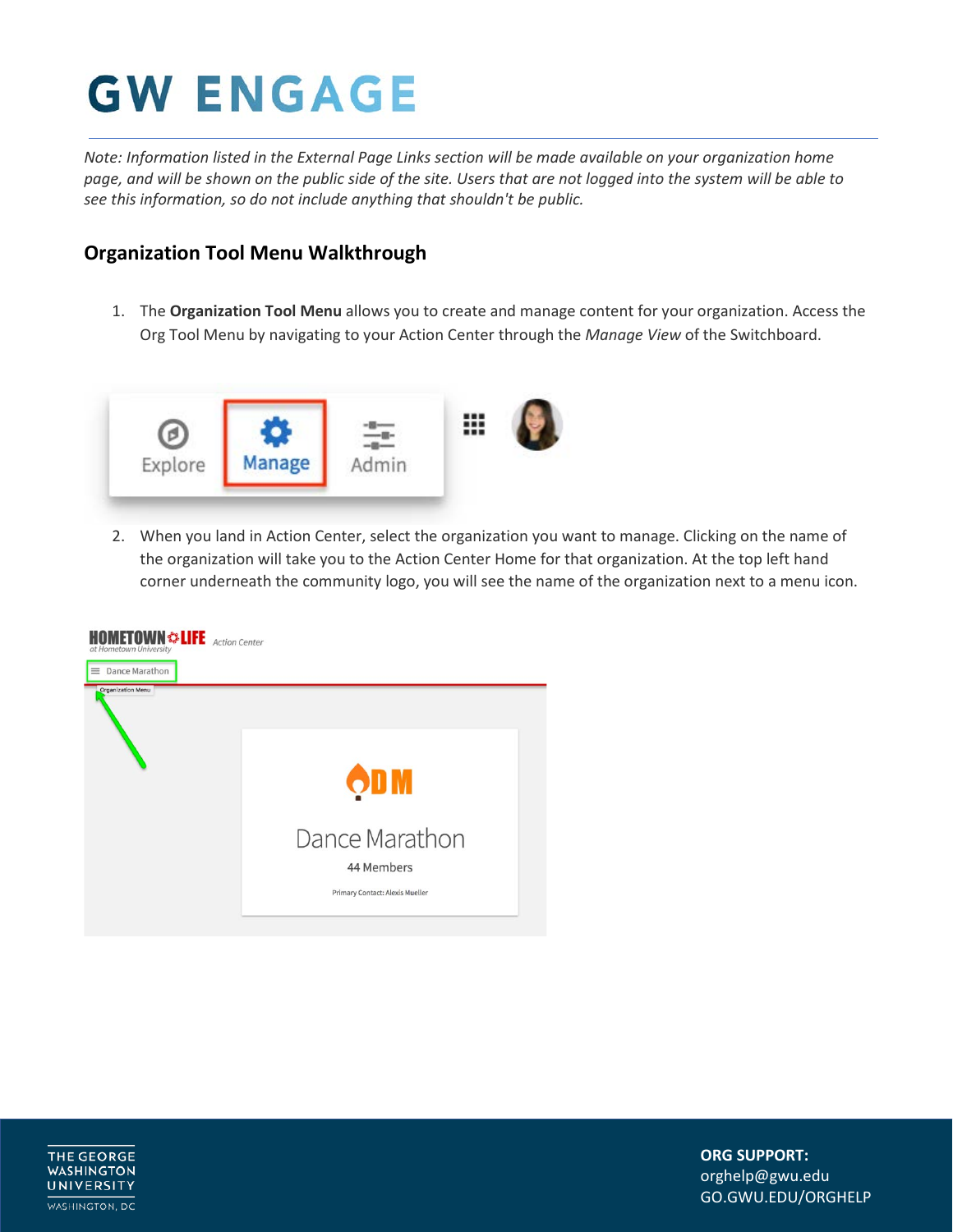3. Click the menu icon to open up the Organization Tool Menu. You may only see certain tools in the Organization Tool Menu for a particular organization. The tools you have access to will be based on your position within the organization.



You may see any one of the following tools. Click the linked name of the tool to explore a more detailed walkthrough.

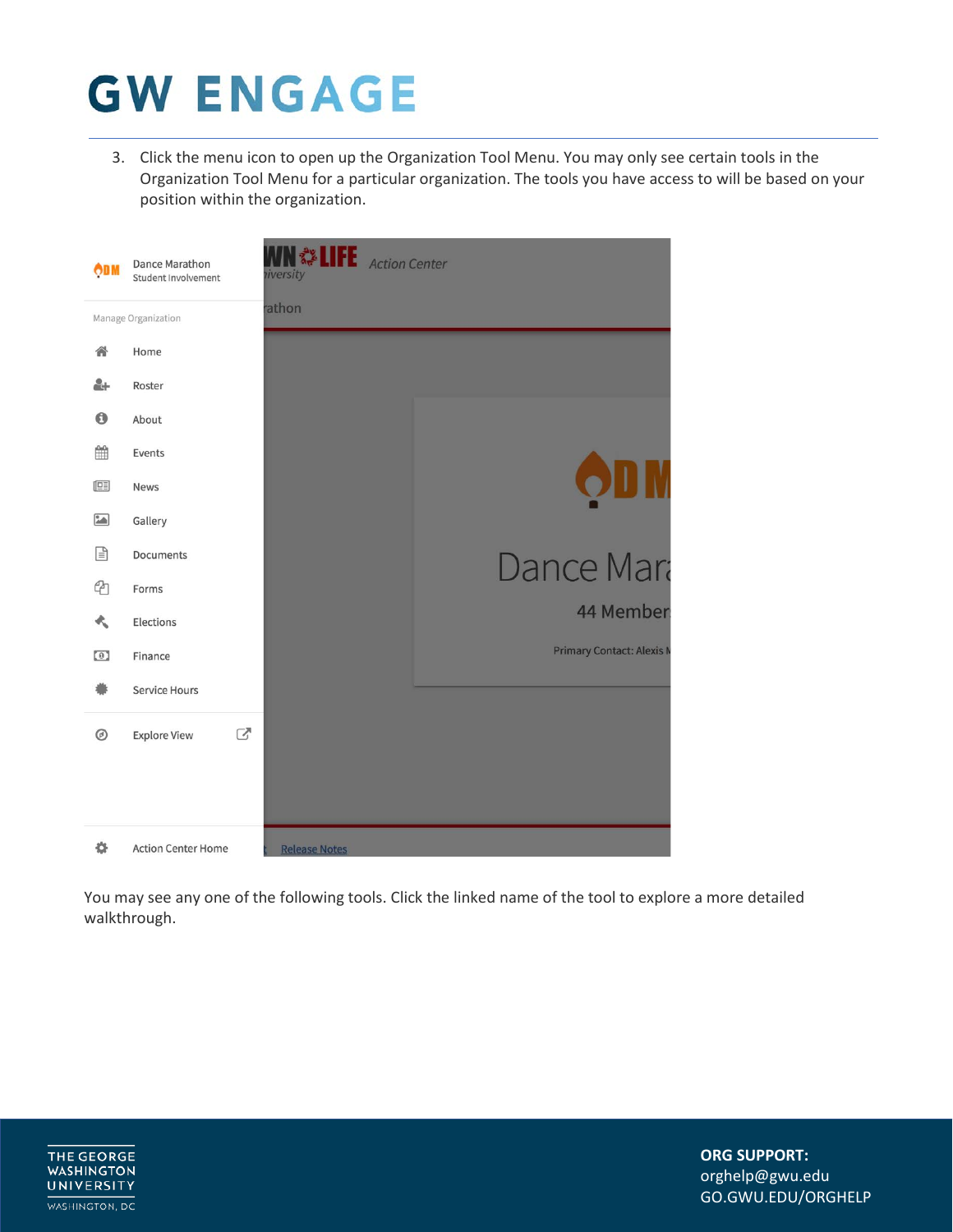**Home:** Action Center Home provides a summary of your organization. On this page, you will see your organization profile photo, the name of the org, the number of members, and the name of the Primary Contact.

**[Roster:](https://engagesupport.campuslabs.com/hc/en-us/articles/115001617606)** The Roster tool includes your ability to manage positions for the organization, send organization messages, invite members, remove members, and approve pending memberships.

**[About:](https://engagesupport.campuslabs.com/hc/en-us/articles/204033564)** In the About tool, you can update some of your organization's basic details, such as the profile photo, description, summary for the organization directory, contact information, and social media links.

**[Events:](https://engagesupport.campuslabs.com/hc/en-us/articles/115001594463)** The Events tool allows you to create and manage your organization's events. Submit an event request, or manage an individual event, including inviting attendees, tracking participation, or changing an event's details. If you are hosting an event with alcohol, you will be prompted to indicate so at the end of the event creation form, which will lead you through the necessary steps to register an event with alcohol.

**[News:](https://engagesupport.campuslabs.com/hc/en-us/articles/204032104?flash_digest=42b080bbd0cc4a1eec91baf37d3abb5aed0fce90)** The News tool helps you share what your organization is doing with the community. You can create, edit, and delete News posts from this area.

**[Gallery:](https://engagesupport.campuslabs.com/hc/en-us/articles/204033864)** The Photo Gallery helps you create a more visually appealing organization homepage. Photos are a great way to show off the exciting things your organization has done! Your gallery photos will be showcased at the top of your organization's public-facing page.

**[Documents:](https://engagesupport.campuslabs.com/hc/en-us/articles/204032404)** The Documents tool allows you to create a shared storage space for important organizational files. You can share these files publicly or only with certain members or Position holders within your organization.

**[Forms:](https://engagesupport.campuslabs.com/hc/en-us/articles/204032264)** Use the Forms tool to move any of your organization's paper forms into Engage. Use forms for sign-ups, interest forms, applications, and more!

**[Elections:](https://engagesupport.campuslabs.com/hc/en-us/articles/204033084)** The Elections tool allows you to create elections for your organization.

**[Finance:](https://engagesupport.campuslabs.com/hc/en-us/articles/204033784-Submitting-Purchase-Funding-Requests-for-Your-Organization)** If you are listed as the organization President or Financial Officer, you will be able to submit financial requests for your organization.

**Explore View:** Click "Explore View" to navigate to the public-facing page for your organization.